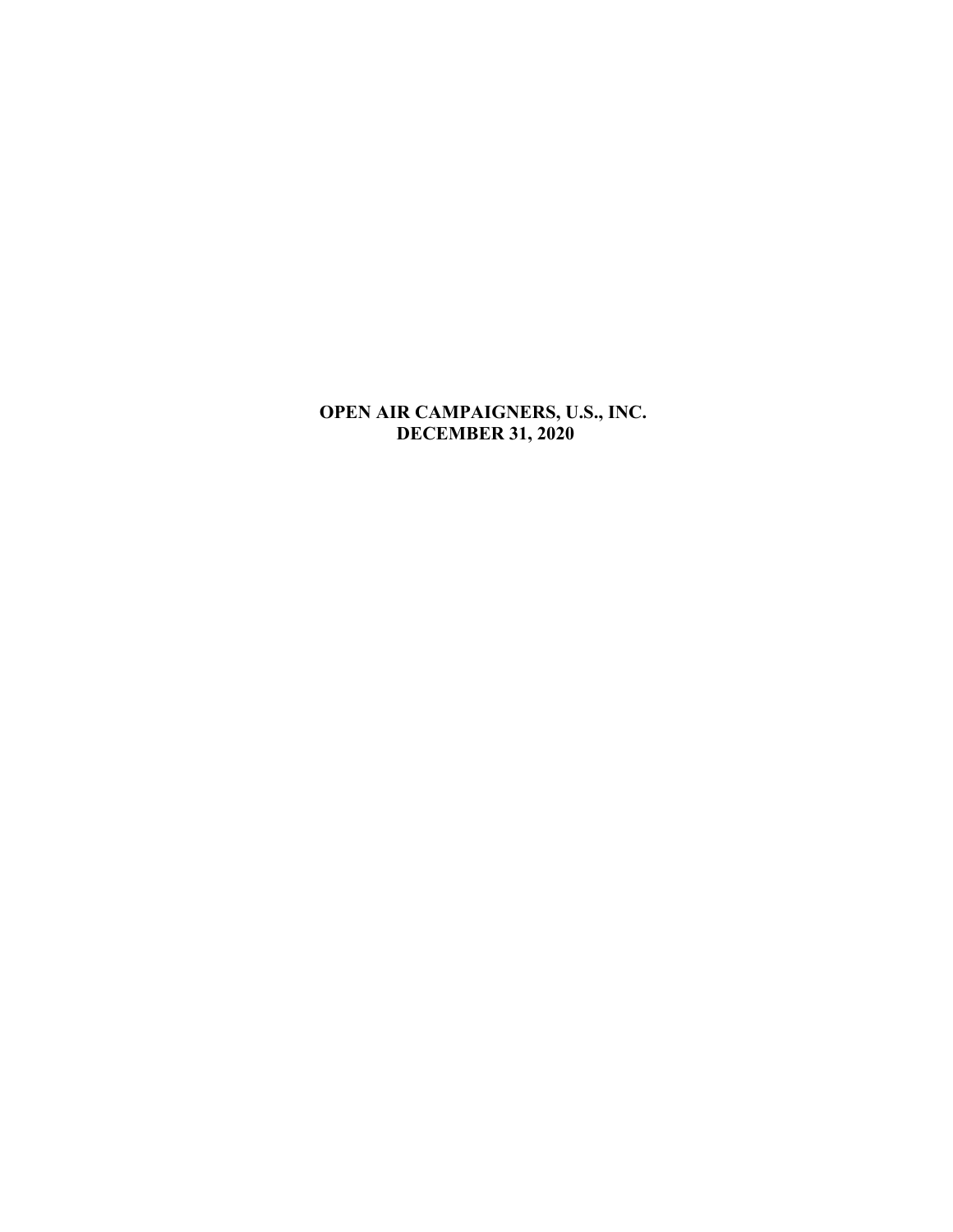# **OPEN AIR CAMPAIGNERS, U.S., INC. DECEMBER 31, 2020**

| <b>TABLE OF CONTENTS</b>                 | PAGE    |
|------------------------------------------|---------|
| <b>INDEPENDENT AUDITOR'S REPORT</b>      | $1 - 2$ |
| <b>FINANCIAL STATEMENTS:</b>             |         |
| <b>Statement of Financial Position</b>   | 3       |
| <b>Statement of Activities</b>           | 4       |
| <b>Statement of Cash Flows</b>           | 5       |
| <b>Statement of Functional Expenses</b>  | 6       |
| <b>Notes to the Financial Statements</b> |         |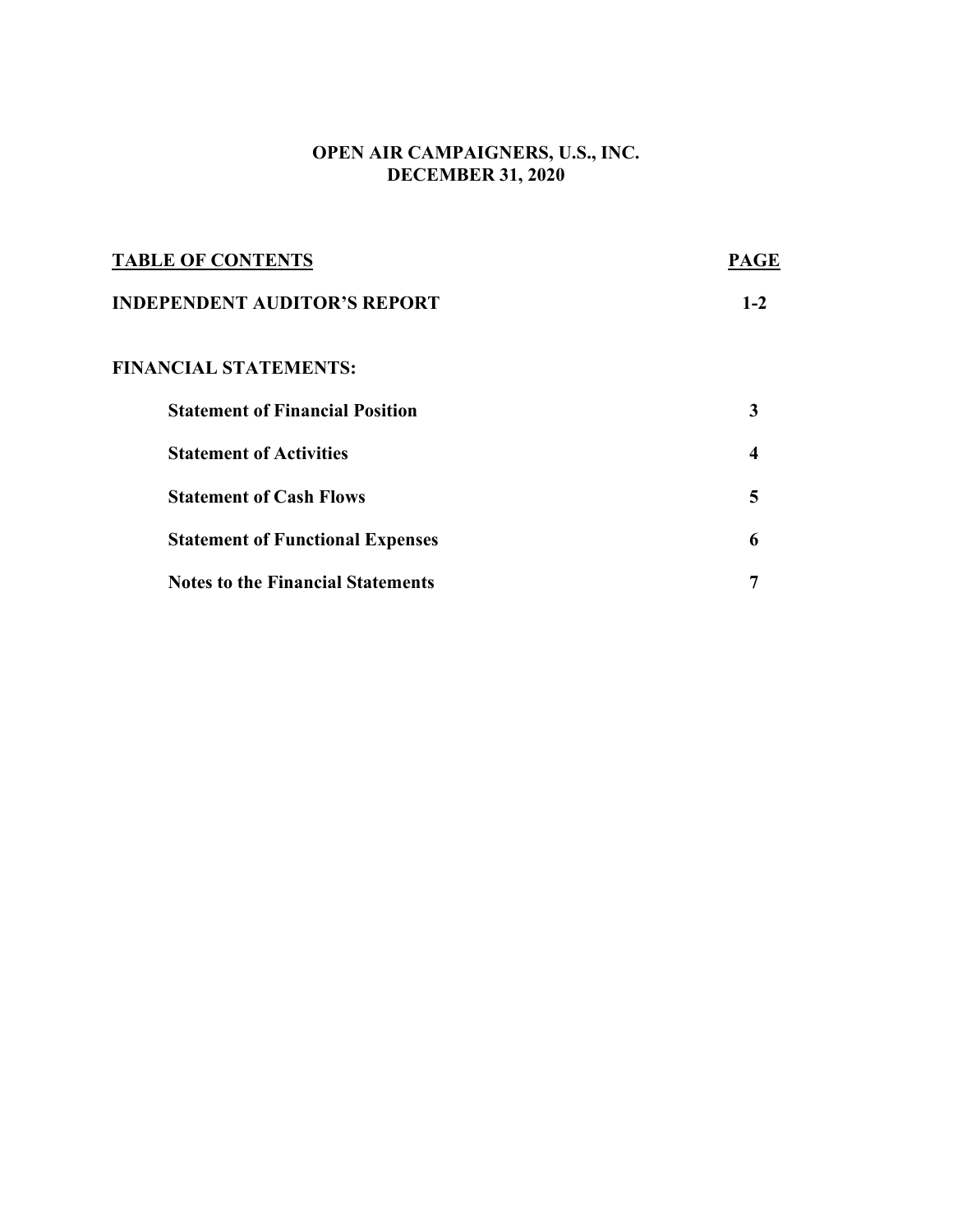# WENTZEL and COMPANY, PC

Certified Public Accountant

# **INDEPENDENT AUDITOR'S REPORT**

**To the Board of Directors of Open Air Campaigners, U.S., Inc.**

**We have audited the accompanying financial statements of Open Air Campaigners, U.S., Inc. (a nonprofit organization), which comprise the statement of financial position as of December 31, 2020, and the related statements of activities, cash flows and functional expenses for the year then ended, and the related notes to the financial statements.** 

# *Management's Responsibility for the Financial Statements*

**Management is responsible for the preparation and fair presentation of these financial statements in accordance with accounting principles generally accepted in the United States of America; this includes the design, implementation, and maintenance of internal control relevant to the preparation and fair presentation of financial statements that are free from material misstatement, whether due to fraud or error.**

# *Auditor's Responsibility*

**Our responsibility is to express an opinion on these financial statements based on our audit. We conducted our audit in accordance with auditing standards generally accepted in the United States of America. Those standards require that we plan and perform the audit to obtain reasonable assurance about whether the financial statements are free from material misstatement.** 

**An audit involves performing procedures to obtain audit evidence about the amounts and disclosures in the financial statements. The procedures selected depend on the auditor's judgment, including the assessment of the risks of material misstatement of the financial statements, whether due to fraud or error. In making those risk assessments, the auditor considers internal control relevant to the entity's preparation and fair presentation of the financial statements in order to design audit procedures that are appropriate in the circumstances, but not for the purpose of expressing an opinion on the effectiveness of the entity's internal control. Accordingly, we express no such opinion. An audit also includes evaluating the appropriateness of accounting policies used and the reasonableness of significant accounting estimates made by management, as well as evaluating the overall presentation of the financial statements.**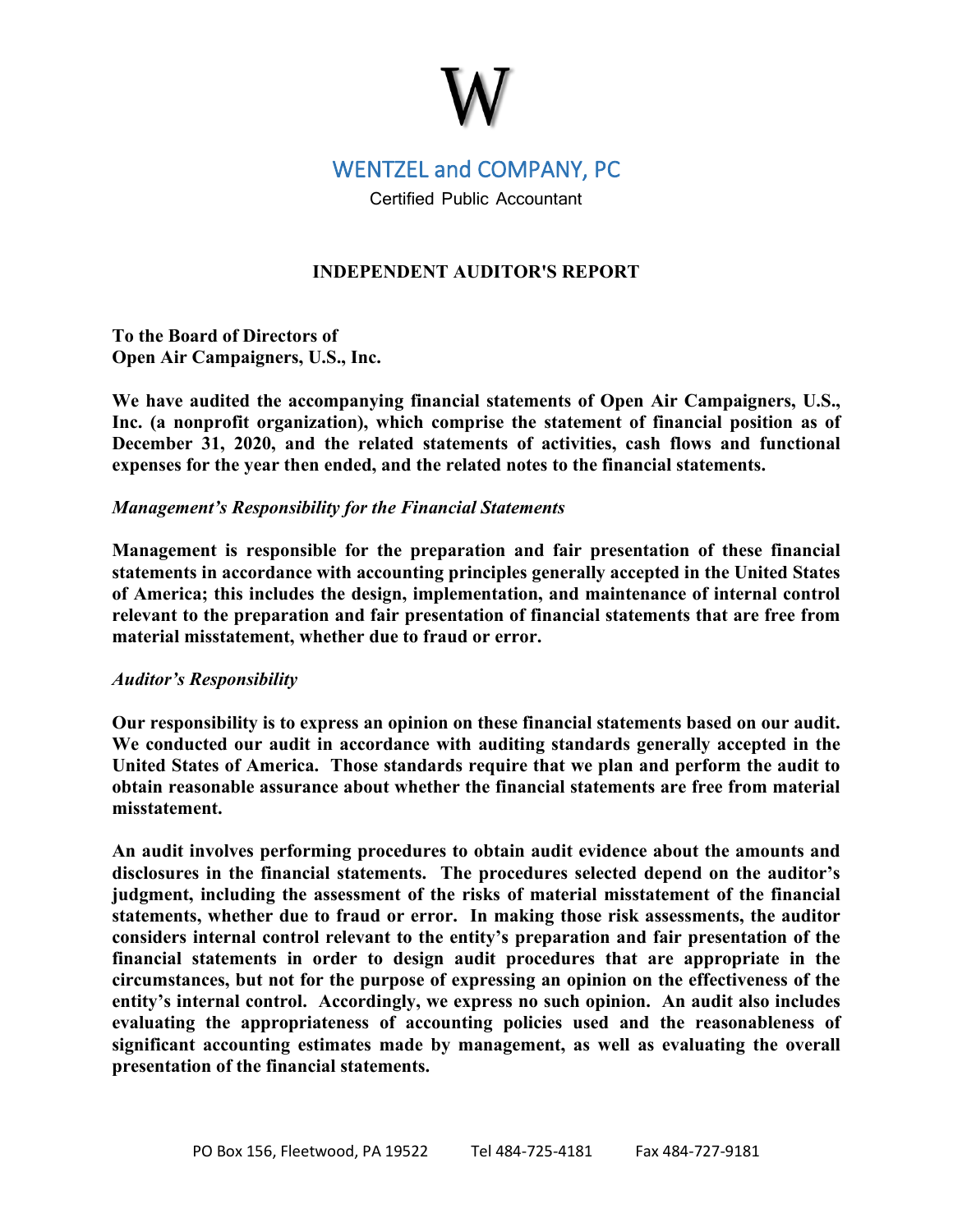**We believe that the audit evidence we have obtained is sufficient and appropriate to provide a basis for our audit opinion.**

# *Opinion*

**In our opinion, the financial statements referred to above present fairly, in all material respects, the financial position of Open Air Campaigners U.S., Inc. as of December 31, 2020, and the changes in its net assets and its cash flows for the year then ended in accordance with accounting principles generally accepted in the United States of America.**

# *Report on Summarized Comparative Information*

**We have previously audited the Open Air Campaigners U.S., Inc.'s 2019 financial statements, and we expressed an unmodified audit opinion on those audited financial statements in our report dated September 11, 2020. In our opinion, the summarized comparative information presented herein as of and for the year ended December 31, 2019, is consistent, in all material respects, with the audited financial statements from which it has been derived.**

# *Wentzel and Company, PC*

**Fleetwood, Pennsylvania September 23, 2021**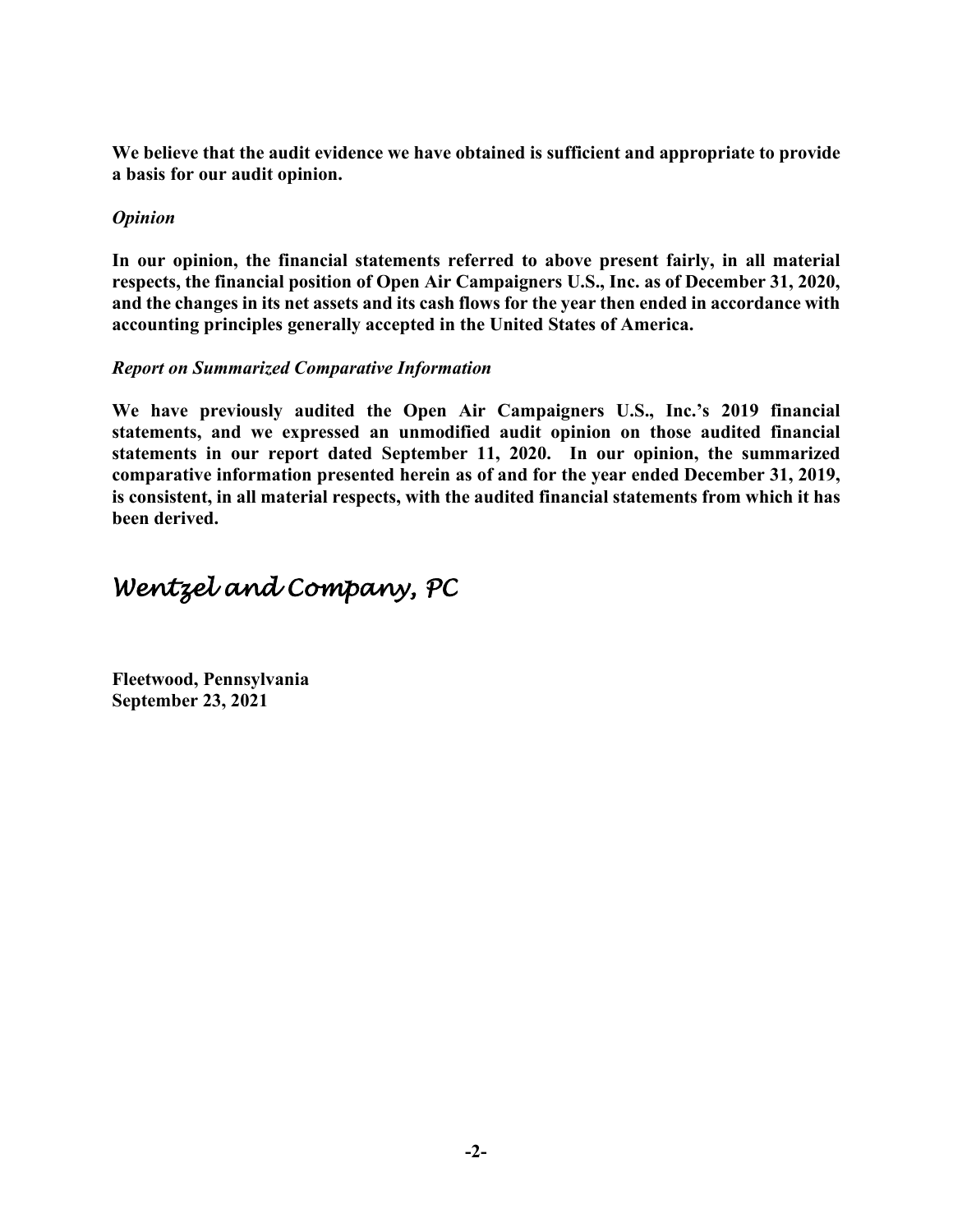# **OPEN AIR CAMPAIGNERS, U.S., INC. STATEMENT OF FINANCIAL POSITION AS OF DECEMBER 31, 2020 WITH SUMMARIZED COMPARATIVE INFORMATION AS OF DECEMBER 31, 2019**

| <b>ASSETS:</b>                                 |                 |               |
|------------------------------------------------|-----------------|---------------|
|                                                | 2020            | <u>2019</u>   |
| <b>Cash and Cash Equivalents</b>               | \$<br>615,211   | \$<br>558,288 |
| <b>Investments</b>                             | 264,824         | 182,592       |
| <b>Accounts Receivable</b>                     | 675             | 523           |
| Inventory                                      | 32,558          | 28,408        |
| <b>Other Asset</b>                             | 125,000         | 125,000       |
| <b>Property and Equipment, Net</b>             | 30,440          | 23,409        |
|                                                |                 |               |
| <b>TOTAL ASSETS</b>                            | \$<br>1,068,708 | \$<br>918,220 |
|                                                |                 |               |
| <b>LIABILITIES AND NET ASSETS:</b>             |                 |               |
| <b>LIABILITIES:</b>                            |                 |               |
| <b>Actuarial Liability for Annuity Payable</b> | \$<br>14,758    | \$<br>15,869  |
| <b>TOTAL LIABILITIES</b>                       | 14,758          | 15,869        |
| <b>NET ASSETS:</b>                             |                 |               |
| <b>Without Donor Restrictions</b>              | 928,950         | 777,351       |
| <b>With Donor Restrictions</b>                 | 125,000         | 125,000       |
| <b>TOTAL NET ASSETS</b>                        | 1,053,950       | 902,351       |
|                                                |                 |               |
| <b>TOTAL LIABILITIES AND NET ASSETS</b>        | \$<br>1,068,708 | \$<br>918,220 |

**See notes to financial statements.**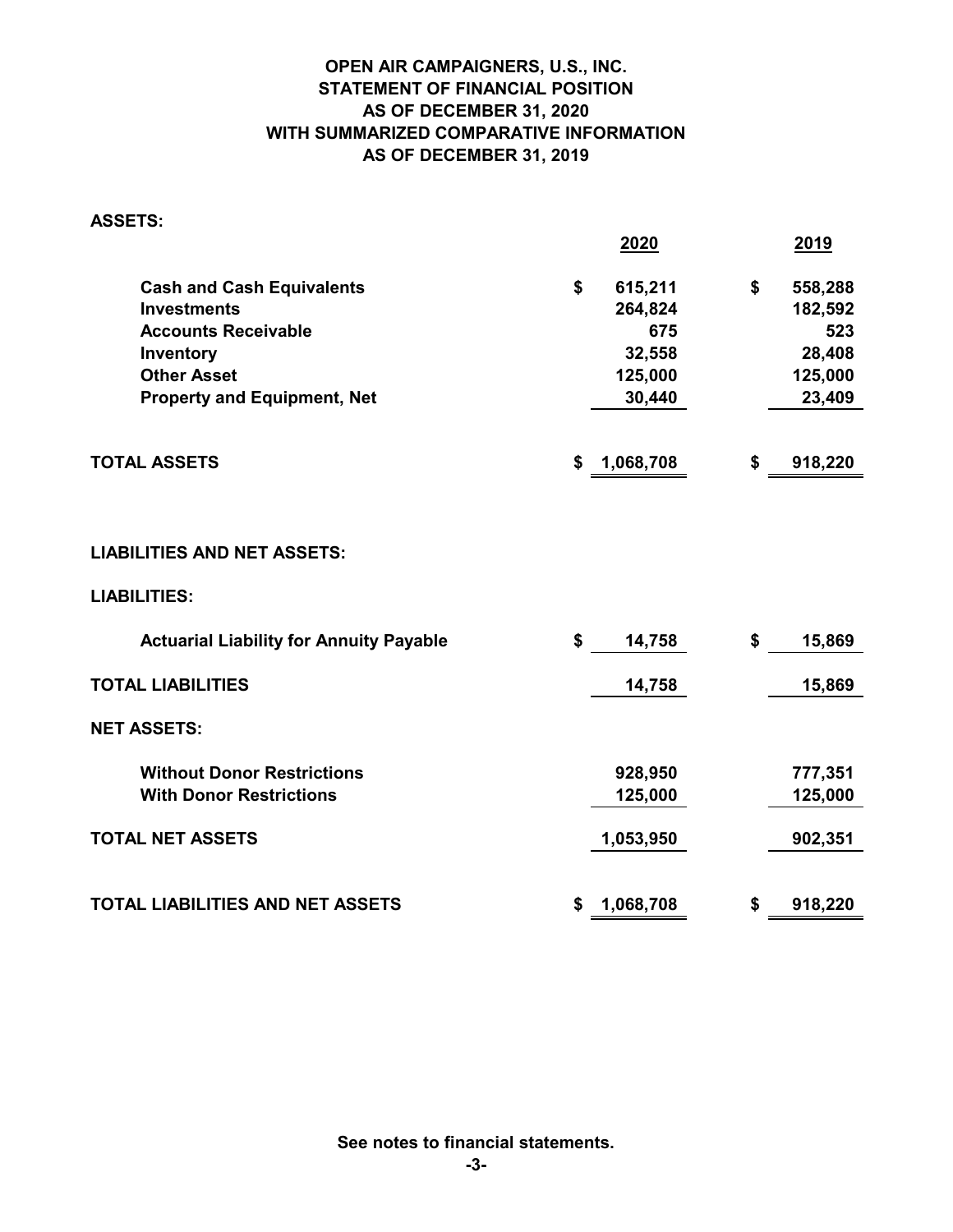#### **OPEN AIR CAMPAIGNERS, U.S., INC. STATEMENT OF ACTIVITIES FOR THE YEAR ENDED DECEMBER 31, 2020 WITH SUMMARIZED COMPARATIVE INFORMATION FOR THE YEAR ENDED DECEMBER 31, 2019**

| <b>SUPPORT AND REVENUE:</b>              | <b>WITHOUT DONOR</b><br><b>RESTRICTIONS</b> | <b>WITH DONOR</b><br><b>RESTRICTIONS</b> | 2020<br><b>TOTALS</b> | 2019<br><b>TOTALS</b> |
|------------------------------------------|---------------------------------------------|------------------------------------------|-----------------------|-----------------------|
| <b>Contributions</b>                     | \$<br>1,622,744                             | \$                                       | \$<br>1,622,744       | \$<br>1,491,105       |
| Income, Supplies                         | 10.647                                      |                                          | 10,647                | 4,813                 |
| <b>Interest</b>                          | 994                                         |                                          | 994                   | 4,539                 |
| <b>Investment Return, net</b>            | 31,139                                      |                                          | 31,139                | 29,288                |
| TOTAL SUPPORT AND REVENUE                | 1,665,524                                   | 0                                        | 1,665,524             | 1,529,745             |
| <b>EXPENSES:</b>                         |                                             |                                          |                       |                       |
| Program                                  | 1,269,105                                   |                                          | 1,269,105             | 1,201,490             |
| <b>Administration and General</b>        | 172.452                                     |                                          | 172,452               | 161,964               |
| <b>Fundraising</b>                       | 72,368                                      |                                          | 72,368                | 68,857                |
| <b>TOTAL EXPENSES</b>                    | 1,513,925                                   | 0                                        | 1,513,925             | 1,432,311             |
| <b>CHANGE IN NET ASSETS FOR THE YEAR</b> | 151,599                                     | 0                                        | 151,599               | 97,434                |
| <b>NET ASSETS, BEGINNING OF YEAR</b>     | 777,351                                     | \$<br>125,000                            | 902,351               | 804,917               |
| <b>NET ASSETS, END OF YEAR</b>           | 928,950<br>S                                | \$<br>125,000                            | 1,053,950             | \$<br>902,351         |

**See notes to financial statements.**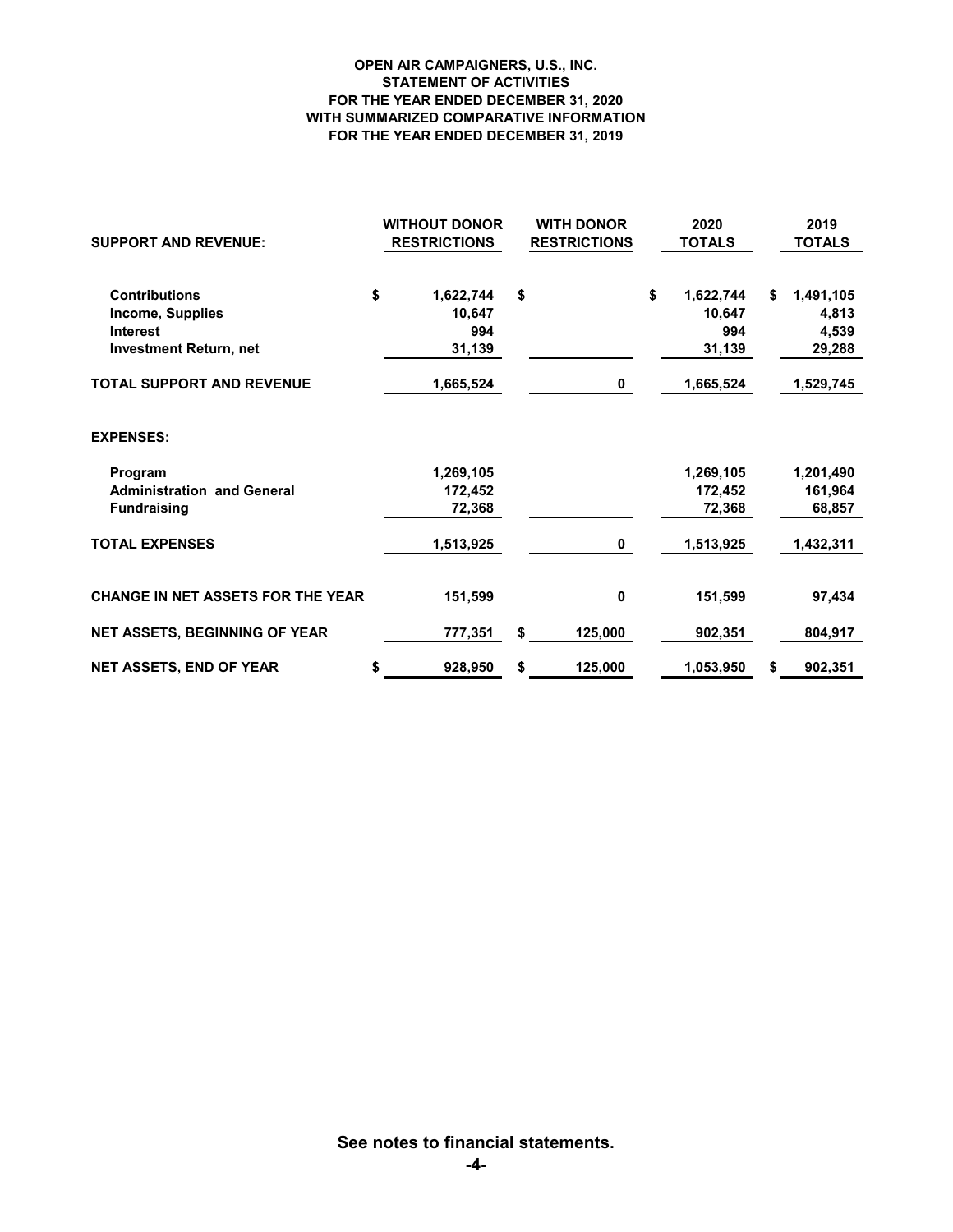#### **OPEN AIR CAMPAIGNERS, U.S., INC. STATEMENT OF CASH FLOWS FOR THE YEAR ENDED DECEMBER 31, 2020 WITH SUMMARIZED COMPARATIVE INFORMATION FOR THE YEAR ENDED DECEMBER 31, 2019**

| <b>CASH PROVIDED (USED) BY OPERATING ACTIVITIES:</b>                                                                                                                                                | 2020                                                 |    | 2019                                               |
|-----------------------------------------------------------------------------------------------------------------------------------------------------------------------------------------------------|------------------------------------------------------|----|----------------------------------------------------|
| <b>Change in Net Assets</b>                                                                                                                                                                         | \$<br>151,599                                        | \$ | 97,434                                             |
| Adjustments to reconcile the change in net assets to<br>net cash provided by operating activities:                                                                                                  |                                                      |    |                                                    |
| <b>Depreciation</b><br>(Gains) Losses on Investment Transactions<br>(Increase) Decrease in Accounts Receivable<br>(Increase) Decrease in Inventory<br><b>Increase (Decrease) in Annuity Payable</b> | 11,105<br>(31, 475)<br>(152)<br>(4, 150)<br>(1, 111) |    | 10,762<br>(28, 528)<br>(356)<br>(6,788)<br>(1,031) |
| TOTAL CASH PROVIDED (USED) BY OPERATING ACTIVITIES                                                                                                                                                  | 125,816                                              |    | 71,493                                             |
| <b>CASH PROVIDED (USED) BY INVESTING ACTIVITIES:</b>                                                                                                                                                |                                                      |    |                                                    |
| <b>Purchases of Property and Equipment</b><br>(Purchases)/Sales of Investments                                                                                                                      | (18, 136)<br>(50, 757)                               |    | (11, 302)<br>(123, 684)                            |
| TOTAL CASH PROVIDED (USED) BY INVESTING ACTIVITIES                                                                                                                                                  | (68, 893)                                            |    | (134, 986)                                         |
| NET INCREASE (DECREASE) IN CASH FOR THE YEAR                                                                                                                                                        | 56,923                                               |    | (63, 493)                                          |
| <b>CASH, BEGINNING OF THE YEAR</b>                                                                                                                                                                  | 558,288                                              |    | 621,781                                            |
| CASH, END OF THE YEAR                                                                                                                                                                               | \$<br>615,211                                        | S  | 558,288                                            |
| <b>Supplemental Disclosure:</b><br><b>Cash Paid for Interest Expense</b>                                                                                                                            | \$<br>0                                              | \$ | 0                                                  |

**See notes to financial statements.**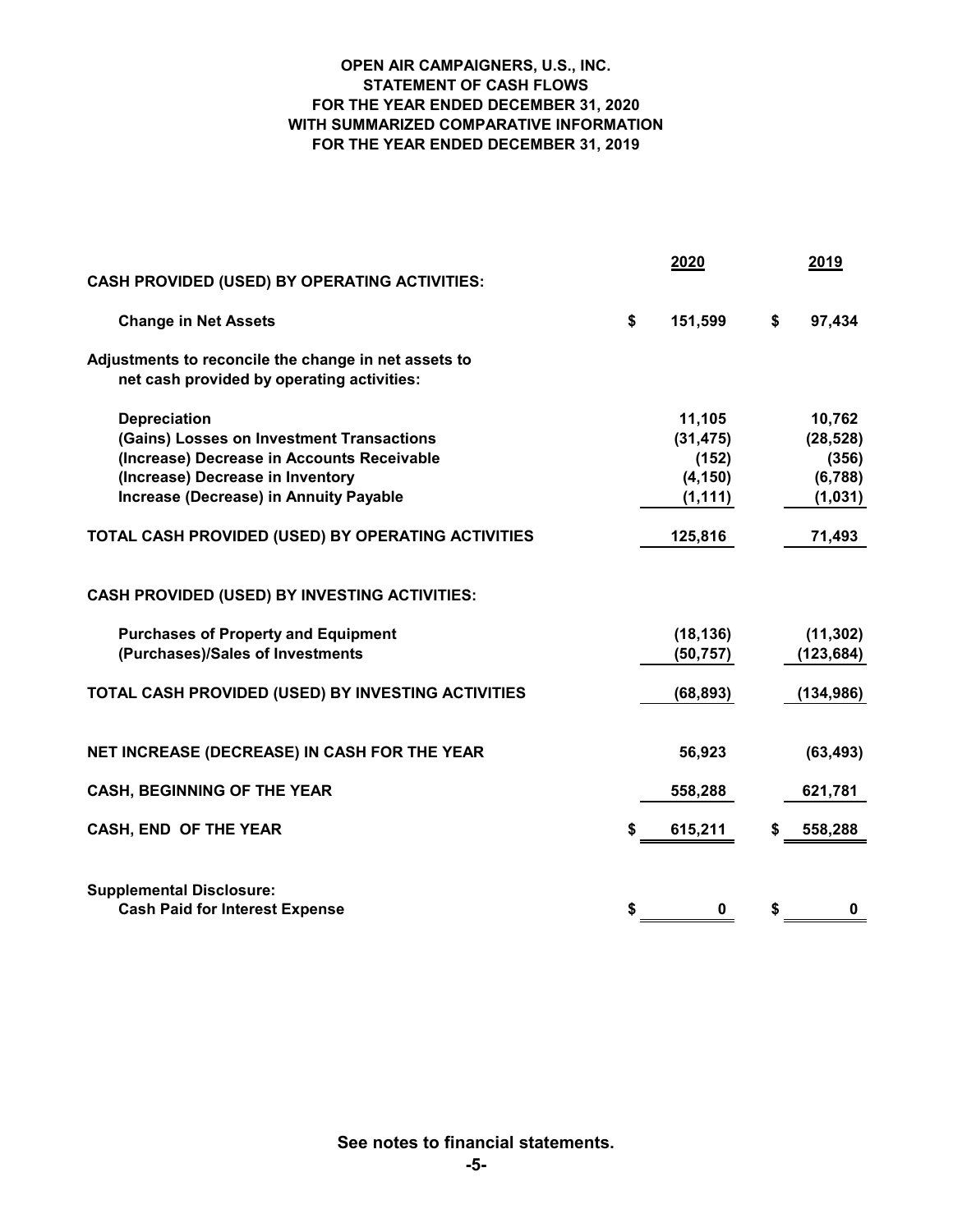#### **OPEN AIR CAMPAIGNERS, U.S., INC. STATEMENT OF FUNCTIONAL EXPENSES FOR THE YEAR ENDED DECEMBER 31, 2020 WITH SUMMARIZED COMPARATIVE INFORMATION FOR THE YEAR ENDED DECEMBER 31, 2019**

|                              |                 | Administration | 2020               | 2019            |                 |  |
|------------------------------|-----------------|----------------|--------------------|-----------------|-----------------|--|
|                              |                 | and            |                    | <b>TOTAL</b>    | <b>TOTAL</b>    |  |
|                              | Program         | <b>General</b> | <b>Fundraising</b> | <b>EXPENSES</b> | <b>EXPENSES</b> |  |
| <b>ACCOUNT:</b>              |                 |                |                    |                 |                 |  |
| <b>Salaries</b>              | \$<br>1,008,392 | \$<br>118,634  | \$<br>59,317       | \$<br>1,186,343 | \$<br>1,079,946 |  |
| <b>Payroll Taxes</b>         | 58,539          | 6,887          | 3,444              | 68,870          | 62,328          |  |
| <b>Affiliation Expenses</b>  | 2,546           | 2,546          | 2,183              | 7,275           | 7,420           |  |
| <b>Annuity</b>               |                 | 1,221          |                    | 1,221           | 1,301           |  |
| <b>Depreciation</b>          | 8,329           | 2,221          | 555                | 11,105          | 10,762          |  |
| <b>Evangelism Supplies</b>   | 107,319         |                |                    | 107,319         | 129,785         |  |
| <b>Insurance</b>             | 3,666           | 3,300          | 366                | 7,332           | 6,463           |  |
| <b>Meetings</b>              | 1,490           | 2,236          |                    | 3,726           | 2,767           |  |
| <b>Office Supplies</b>       | 34,547          | 12,339         | 2,467              | 49,353          | 40,597          |  |
| Postage                      | 2,436           | 3,044          | 609                | 6,089           | 4,324           |  |
| <b>Professional Services</b> |                 | 7,850          |                    | 7,850           | 7,920           |  |
| <b>Promotion</b>             | 1,441           | 720            | 720                | 2,881           | 12,704          |  |
| <b>Rent</b>                  | 16,378          | 3,071          | 1,024              | 20,473          | 20,498          |  |
| <b>Staff Conferences</b>     | 3,201           | 4,801          |                    | 8,002           | 12,048          |  |
| <b>Telephone</b>             | 3,783           | 3,026          | 757                | 7,566           | 6,490           |  |
| <b>Travel</b>                | 17,038          | 556            | 926                | 18,520          | 26,958          |  |
| <b>TOTAL EXPENSES - 2020</b> | 1,269,105<br>\$ | \$<br>172,452  | \$<br>72,368       | \$<br>1,513,925 |                 |  |
| <b>TOTAL EXPENSES - 2019</b> | 1,201,490<br>\$ | \$<br>161,964  | \$<br>68,857       |                 | 1,432,311<br>\$ |  |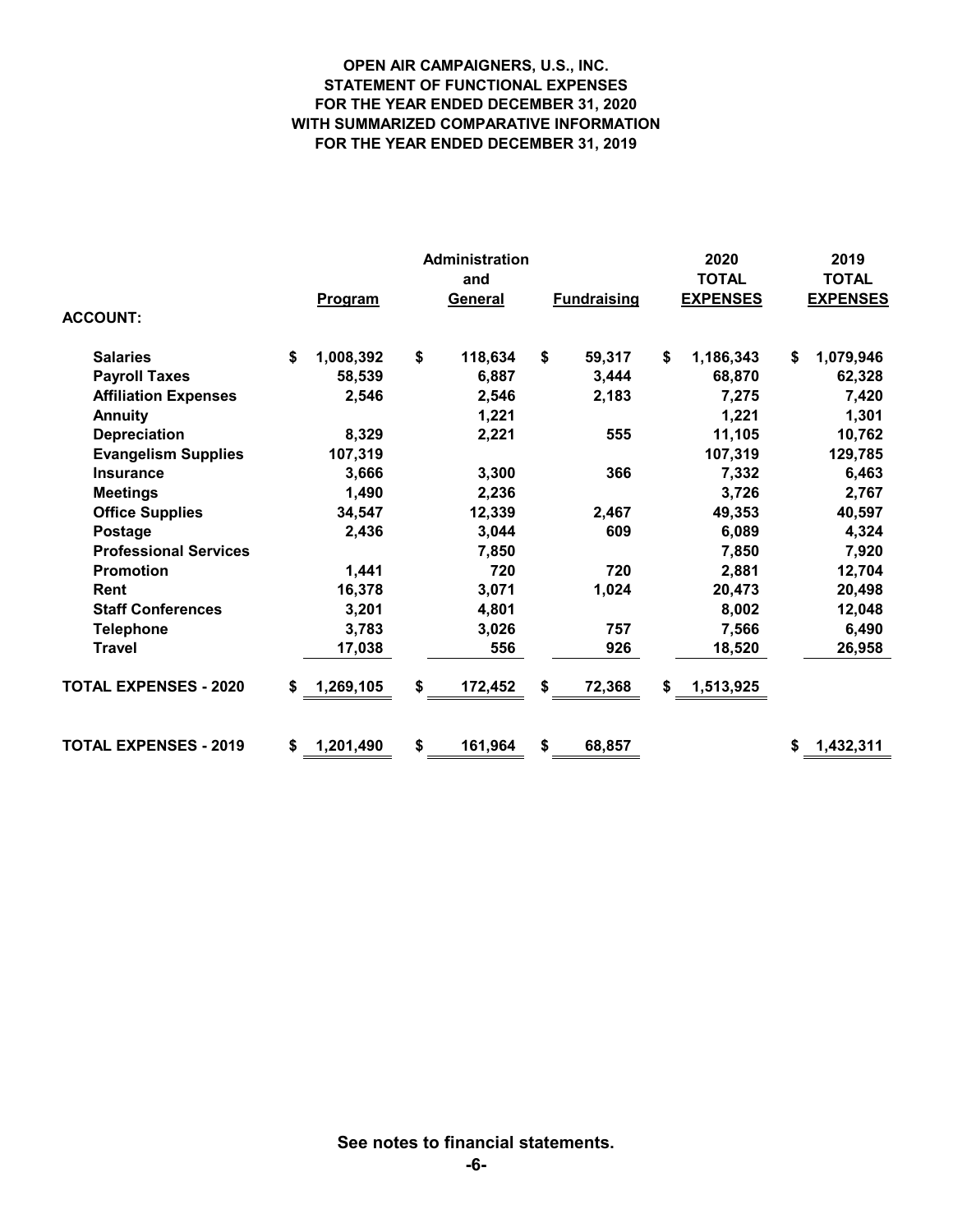# **1. Organization and Nature of Activities**

**Open Air Campaigners, U.S., Inc. (OAC) is a nonprofit corporation dedicated to evangelism by proclaiming the Gospel in the United States of America and abroad. OAC also assists and equips local churches in effective open-air outreaches, working through field offices located throughout the United States and abroad.**

# **2. Summary of Significant Accounting Policies**

**The significant accounting policies of Open Air Campaigners, U.S., Inc. are as follows:**

# **Basis of Accounting**

**The financial statements of Open Air Campaigners, U.S., Inc. have been prepared on the accrual basis of accounting and accordingly reflect all significant receivables, payables and other liabilities.**

# **Basis of Presentation**

**Financial statement presentation follows the Financial Accounting Standards Board in its Accounting Standards Codification (ASC) No. 958. Under ASC No. 958, the Organization is required to report information regarding its financial position and activities according to two classes of net assets: without donor restrictions and with donor restrictions.** 

**Contributions received are recorded as net assets with donor restrictions or net assets without donor restrictions depending on the existence or nature of any donor restrictions. When a donor restriction expires (that is, when a stipulated time restriction ends or purpose restriction is accomplished), net assets with donor restrictions are reclassified to net assets without donor restrictions and reported in the statement of activities as net assets released from restrictions.**

# **Cash and Cash Equivalents**

**Cash and cash equivalents consist of cash held in checking and money market accounts and certificates of deposit with initial maturities of less than 90 days.**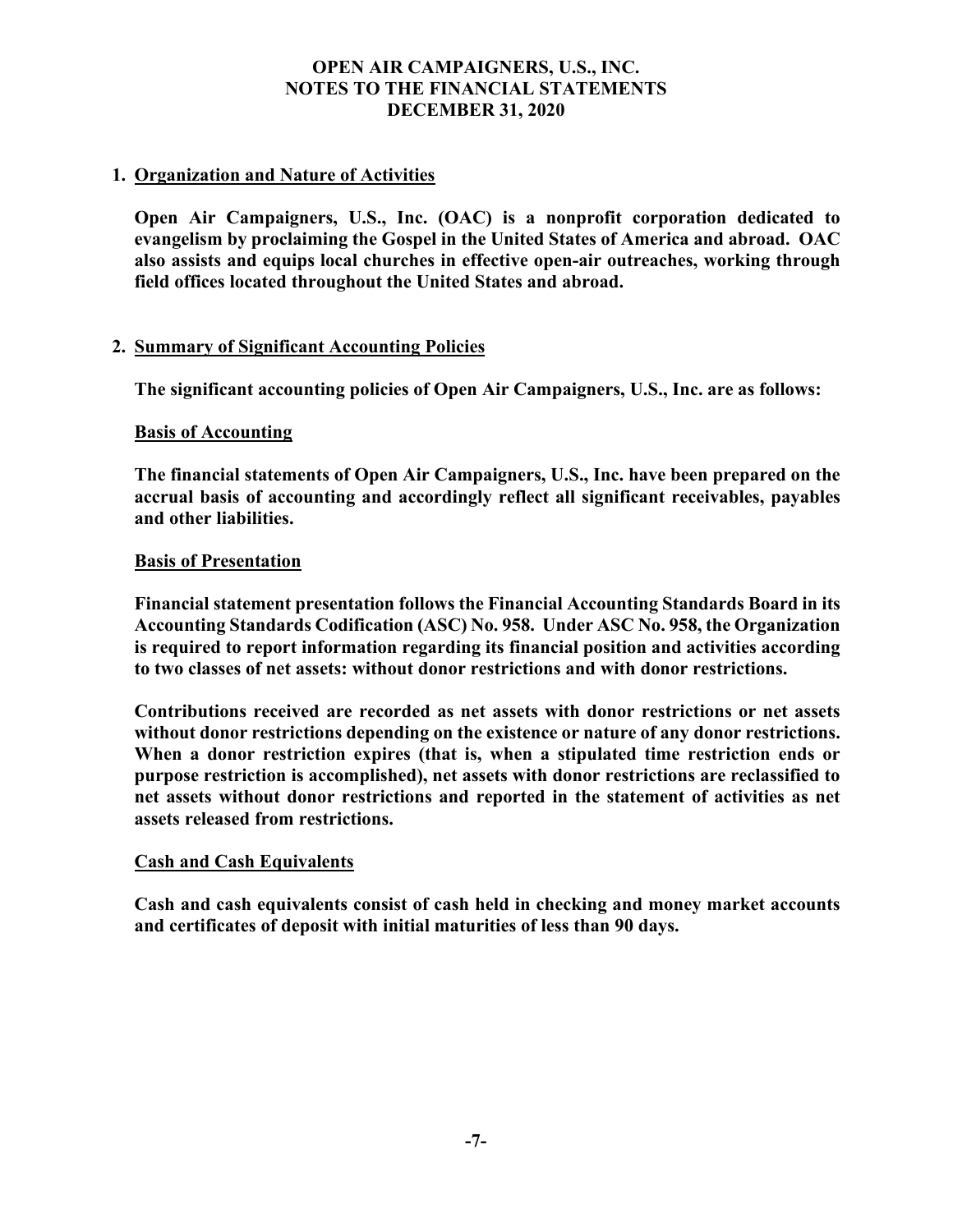# **2. Summary of Significant Accounting Policies, (continued)**

# **Comparative Financial Information**

**The financial statements include certain prior-year summarized comparative information in total but not by net asset class. Such information does not include sufficient detail to constitute a presentation in conformity with generally accepted accounting principles. Accordingly, such information should be read in conjunction with the Organization's financial statements for the year ended December 31, 2019, from which the summarized information was derived.**

# **Donated Materials and Services**

**Materials and other assets received as donations are recorded and reflected in the accompanying financial statements at their fair values at the date of receipt, when reliable estimates of the fair value of such items are available. Contributed services are reported as contributions at their fair value if such services create or enhance nonfinancial assets or would have been purchased if not provided by donation, require special skills, and are provided by individuals possessing such specialized skills. OAC relies on the services of volunteers; however, the value of these services has not been reflected in the statement of activities since it does not meet the aforementioned recognition requirements.**

# **Expense Allocation**

**Administration and general expenses include those expenses for supporting activities of the Organization that are not directly identifiable with one or more program or fundraising activities. The financial statements report certain categories of expenses that are attributable to more than one program or supporting function. Those expenses include salaries, payroll taxes, affiliation, depreciation, insurance, occupancy, office supplies, postage, promotion, utilities, and travel. Salaries and payroll taxes are allocated based on estimates of time and effort; occupancy and utilities are allocated based on estimates of percentage of time the building is utilized; depreciation, office supplies, postage, printing and website are allocated based on estimates of usage.**

# **Fair Value Measurements**

**The Organization adopted the provisions of ASC No. 820, Fair Value Measurements and Disclosures ("ASC 820"). ASC 820 does not require additional fair value measurements, but defines fair value, establishes a framework for measuring fair value in accordance with generally accepted accounting principles and expands disclosures about fair value measurements.**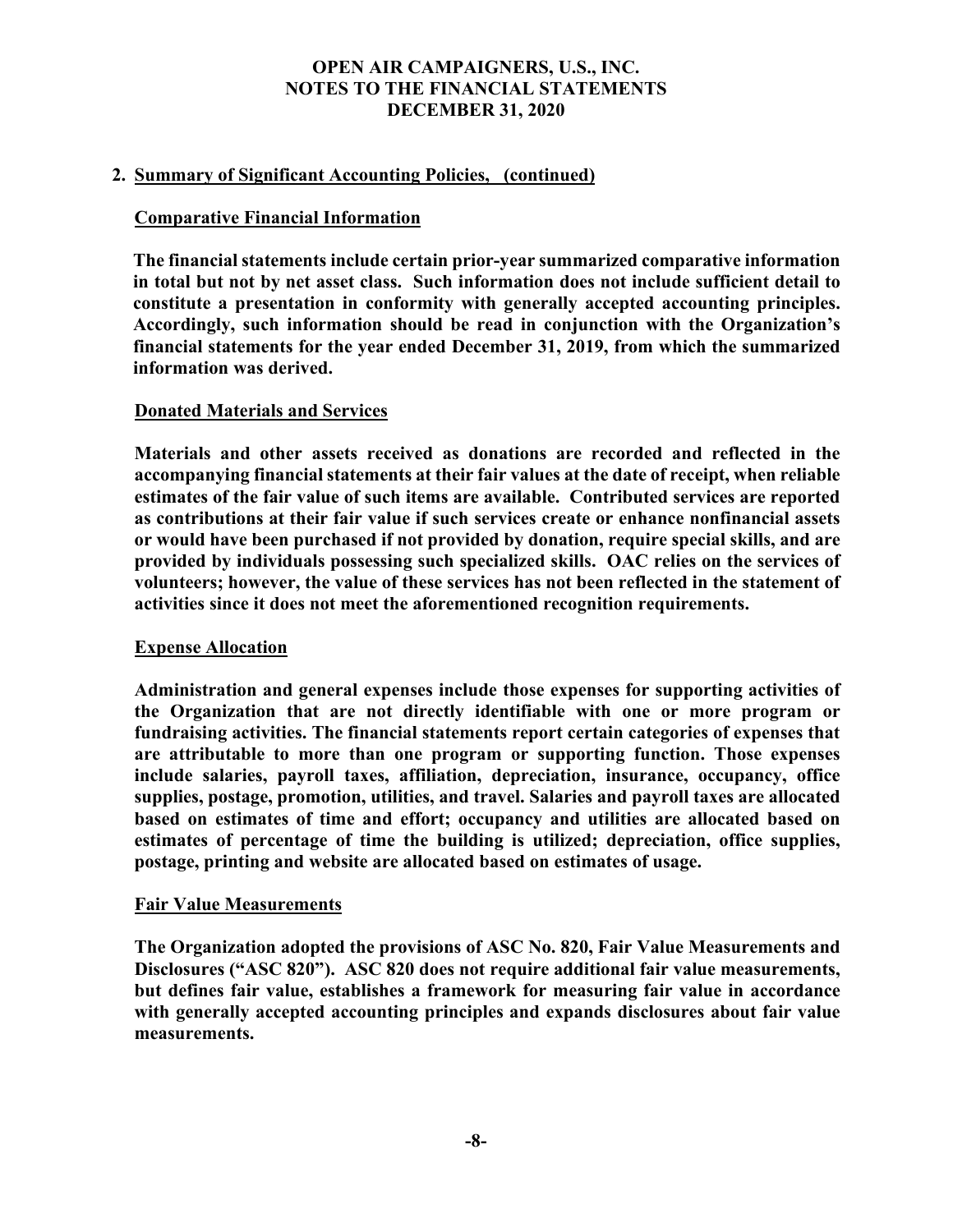# **2. Summary of Significant Accounting Policies, (continued)**

#### **Income Tax Status**

**The Organization is exempt from federal income tax under Section 501(c) (3) of the Internal Revenue Code. However, income from certain activities not directly related to the Organization's tax-exempt purpose is subject to taxation as unrelated business income. In addition, the Organization qualifies for the charitable contribution deduction under Section 170(b) (1) (A) and has been classified as a public charity under Section 509(a) (1).**

**ASC No. 740, Income Taxes ("ASC 740") clarifies the accounting for uncertainty in income taxes recognized in an enterprise's financial statements, and prescribes a recognition threshold and measurement attribute for the financial statement recognition and measurement of a tax position taken or expected to be taken in a tax return.**

**There were no uncertain income tax positions identified that would have a material effect on the financial statements for the year ended December 31, 2020. With few exceptions, Open Air Campaigners, U.S., Inc. is no longer subject to federal or state income tax examinations by tax authorities for years before 2017 and there are no known examinations in progress as of the audit report date.**

# **Promises to Give**

**Unconditional promises to give are recognized as revenues or gains in the period received and as assets, decreases of liabilities, or expenses depending on the form of the benefits received. Conditional promises to give are recognized when the conditions on which they depend are substantially met.**

#### **Property and Equipment**

**Property and equipment are carried at cost or, if donated, at the approximate fair value at the date of donation. The organization's capitalization policy is to capitalize property and equipment when the cost exceeds \$500. Depreciation is computed using primarily the straight-line method over the estimated useful lives of the assets.**

#### **Use of Estimates**

**The preparation of financial statements in conformity with generally accepted accounting principles requires management to make estimates and assumptions that affect certain reported amounts and disclosures. Accordingly, actual results could differ from those estimates.**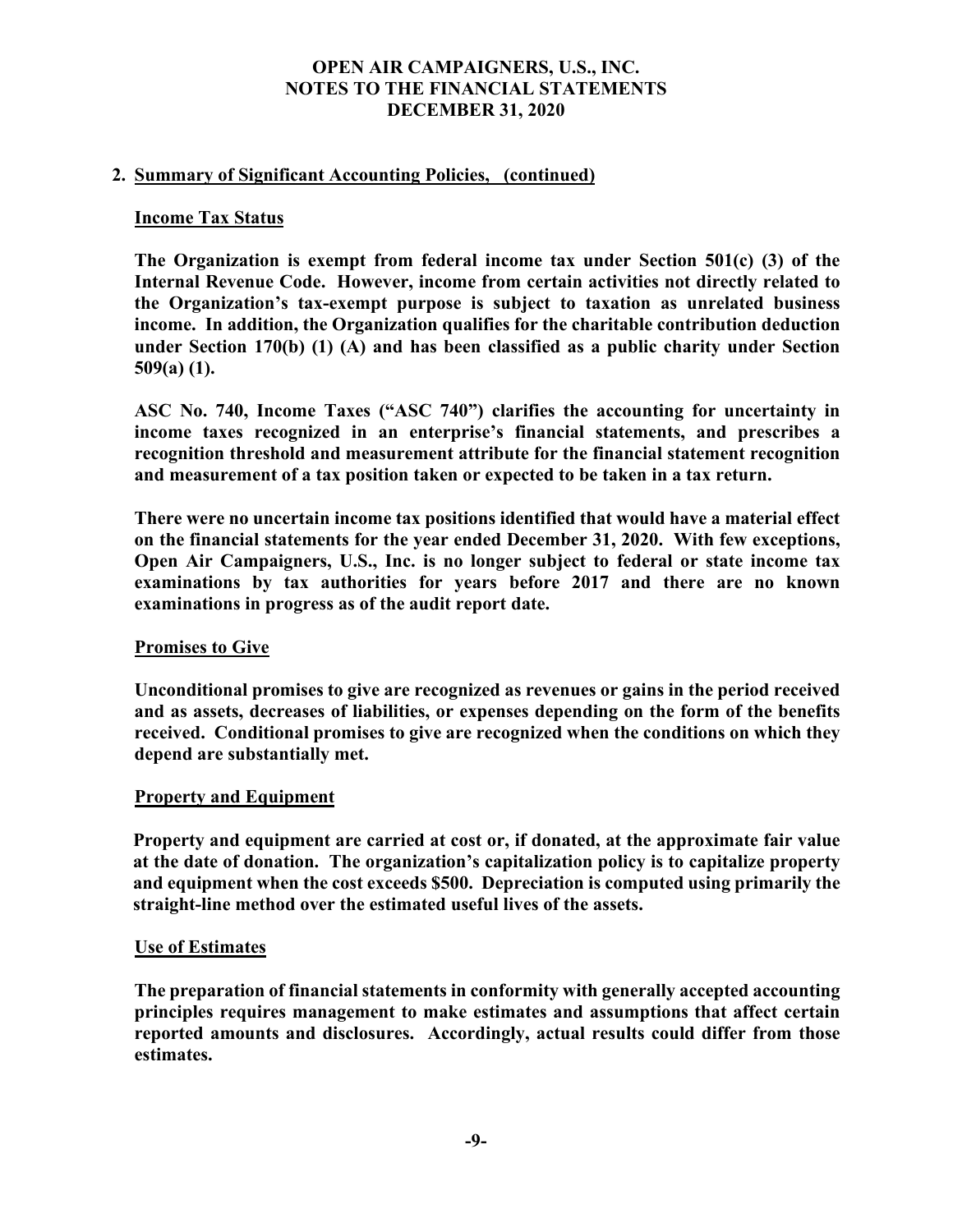# **3. Cash and Cash Equivalents**

**At December 31, 2020 cash and cash equivalents consist of:**

| <b>Petty Cash</b>                      | Ж | 650       |
|----------------------------------------|---|-----------|
| <b>Checking Accounts</b>               |   | 399,773   |
| <b>Money Market Funds</b>              |   | 214,788   |
| <b>Total Cash and Cash Equivalents</b> |   | \$615,211 |

# **4. Investments**

**At December 31, 2020 investment values consist of:**

|                                 | Cost      | <b>Market</b> |  |  |  |
|---------------------------------|-----------|---------------|--|--|--|
| <b>Treasury Obligations –</b>   |           |               |  |  |  |
| <b>Money Market Funds</b>       | 1,605     | 1,605         |  |  |  |
| <b>Equities – Common Stocks</b> | 72,384    | 101,663       |  |  |  |
| <b>Mutual Funds</b>             | 58,601    | 73,121        |  |  |  |
| <b>Exchange Traded Funds</b>    | 84,058    | 88,435        |  |  |  |
| <b>Total Investments</b>        | \$216,648 | \$264,824     |  |  |  |

**The following schedule summarizes the investment return and its classification in the statement of activities for the year ended December 31, 2020:**

| <b>Interest and Dividends</b>                    | 3,683         |
|--------------------------------------------------|---------------|
| <b>Gains (losses) on Securities Transactions</b> | <u>31,475</u> |
| Sub-Total                                        | 35,158        |
| <b>Investment Fees</b>                           | (4,019)       |
| <b>Total</b>                                     | 31,139        |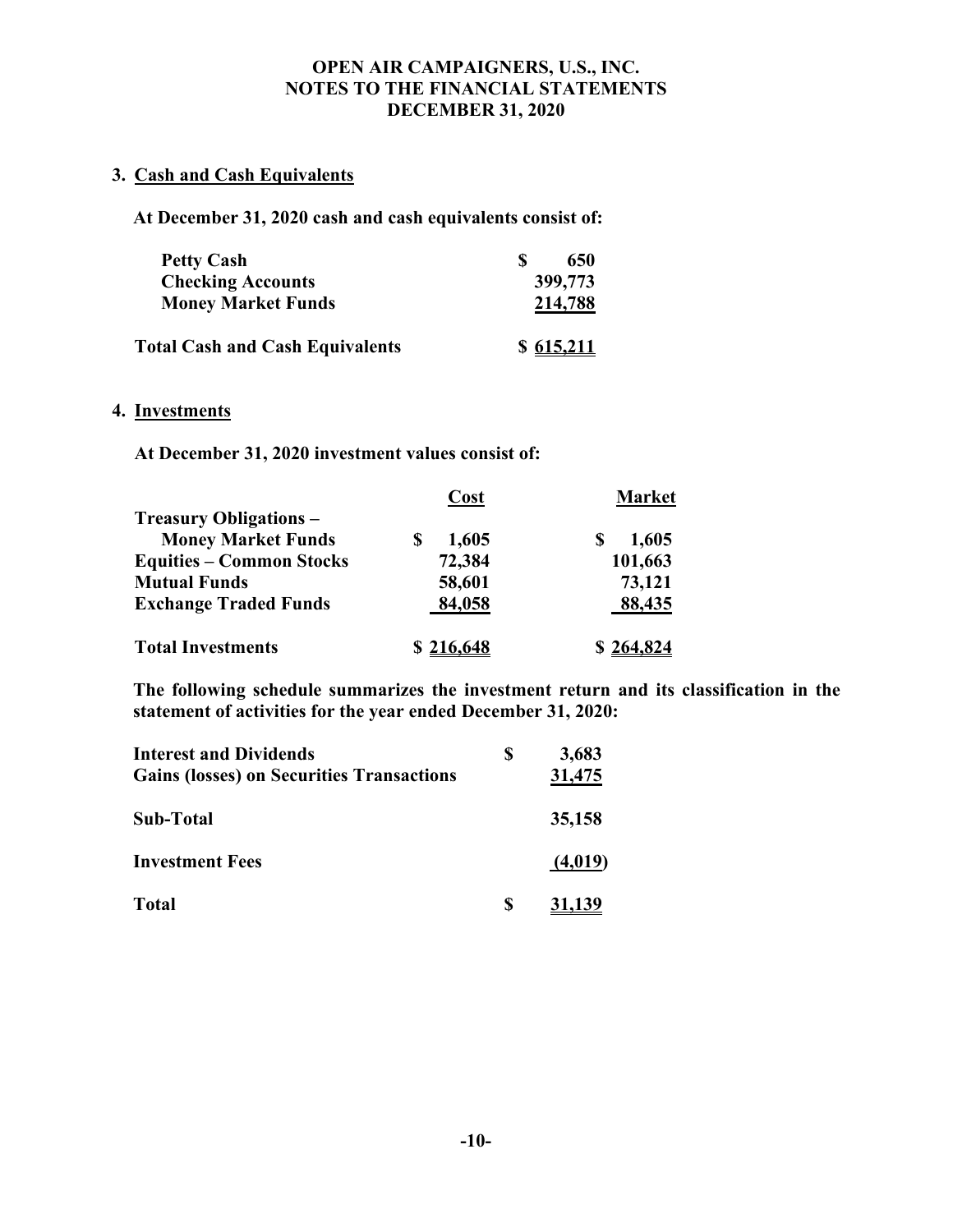# **5. Liquidity and Availability of Financial Assets**

**The below reflects Open Air Campaigners Albania, Inc.'s financial assets as of the statement of financial position date, reduced by amounts that are not available for general use due to contractual or donor-imposed restrictions within one year of the statement of financial position date.**

| Financial assets, at year-end:                                           |    |           |
|--------------------------------------------------------------------------|----|-----------|
| Cash and cash equivalents                                                |    | \$615,211 |
| <b>Investments</b>                                                       |    | 264,824   |
| <b>Accounts receivable</b>                                               |    | 675       |
| <b>Total financial assets</b>                                            | S. | 880,710   |
| Less those unavailable for general expenditures within one year, due to: |    |           |
| Restricted by donor with time or purpose restrictions                    |    | (125,000) |
| Financial assets available to meet cash needs                            |    |           |
| for general expenditures within one year                                 |    |           |

**As part of its liquidity management, the Organization has a policy to structure its financial assets to be available as general expenditures, liabilities, and other obligations become due. The Organization sets a goal of having financial assets on hand to meet 30 days of normal operating expenses, which are, on average, around \$ 120,000.**

# **6. Inventory**

**Inventory consists of materials held for use by evangelists and others in the course of their ministries. They are valued at the lower of cost or market on an average cost basis.**

# **7. Other Asset**

**In September, 2015 a donor contributed property to the Organization, consisting of 18 acres of land and a home located in Mountain Grove, Missouri. The property is owned by the Organization with the stipulation that the donor maintains the right of possession and occupancy of the property for the remainder of his natural life. The property is designated as net assets with donor restrictions until the right of possession and occupancy is fully relinquished to the Organization.**

**The asset is recorded at fair value, which is determined based on realtor listings of similar properties in the same area.**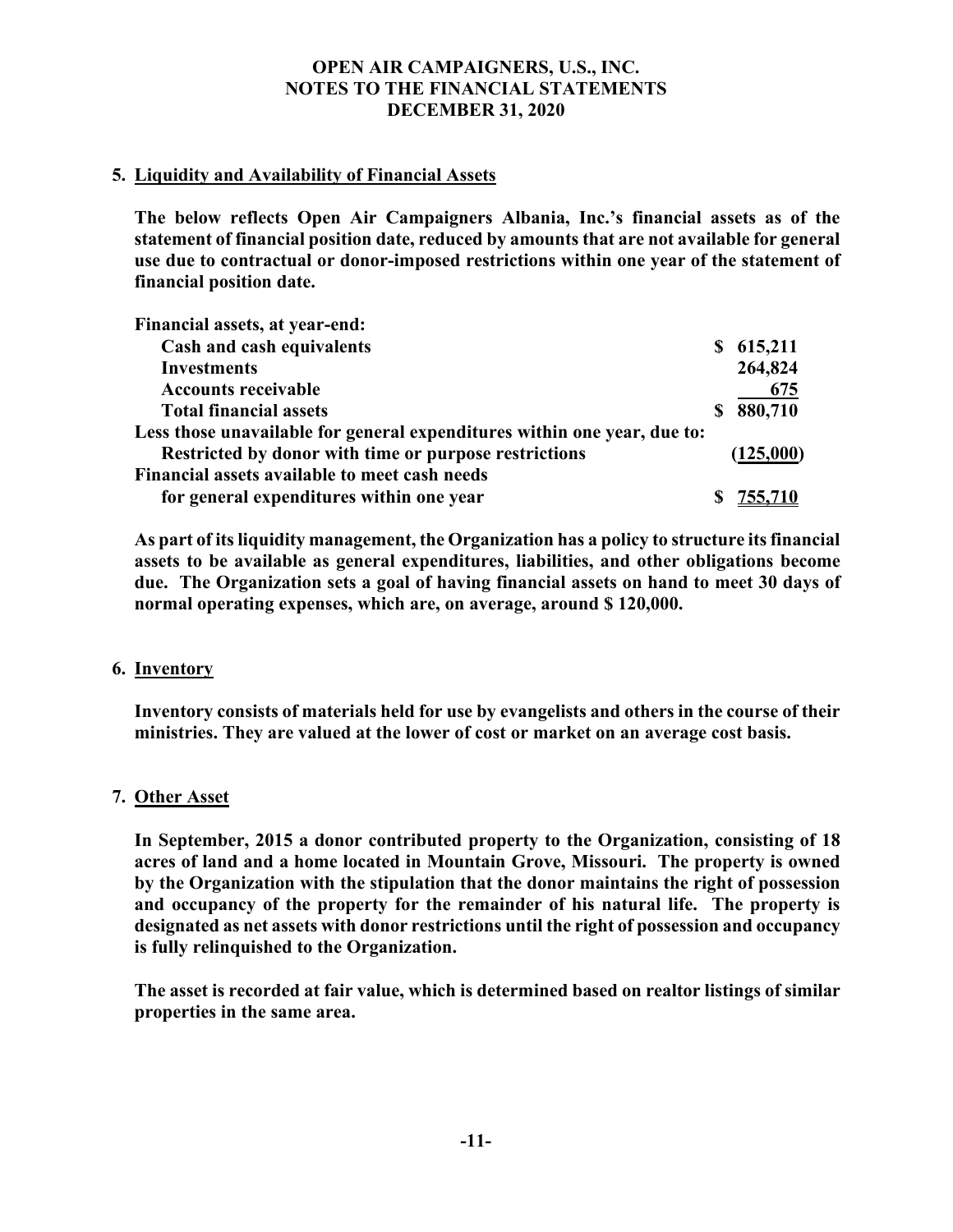# **8. Property and Equipment**

**Property and Equipment, at December 31, 2020 consists of:**

|                              | Cost              | Accumulated<br><b>Depreciation</b> | <b>Net Book</b><br>Value |  |  |
|------------------------------|-------------------|------------------------------------|--------------------------|--|--|
| <b>Vehicles</b><br>Equipment | 250,318<br>43,757 | 227,294<br>36,341                  | 23,024<br>7,416          |  |  |
| <b>Total</b>                 | 294,075           | <u>263,635</u>                     | 30,440                   |  |  |

**Depreciation expense for the year was \$ 11,105.**

# **9. Net Assets with Donor Restrictions**

**Net assets with donor restrictions are subject to the following purpose or time restrictions:**

**Subject to time restrictions:**

**Property occupied by the donor for the remainder of his life \$ 125,000**

# **10. Transactions with Related Parties**

**Certain members of the board of directors are also officers and missionaries of OAC. As is generally the case with deputized support fund raising systems, missionaries raise funds for their own support and for a significant portion of the ministry expenses which they incur, so there is no conflict of interest in setting salaries. Expenses related to their ministries are reimbursed under an accountable reimbursable expense policy and are recorded in appropriate expense categories in the statement of functional expenses**

**Members of the board of directors serve without pay for service on the board.**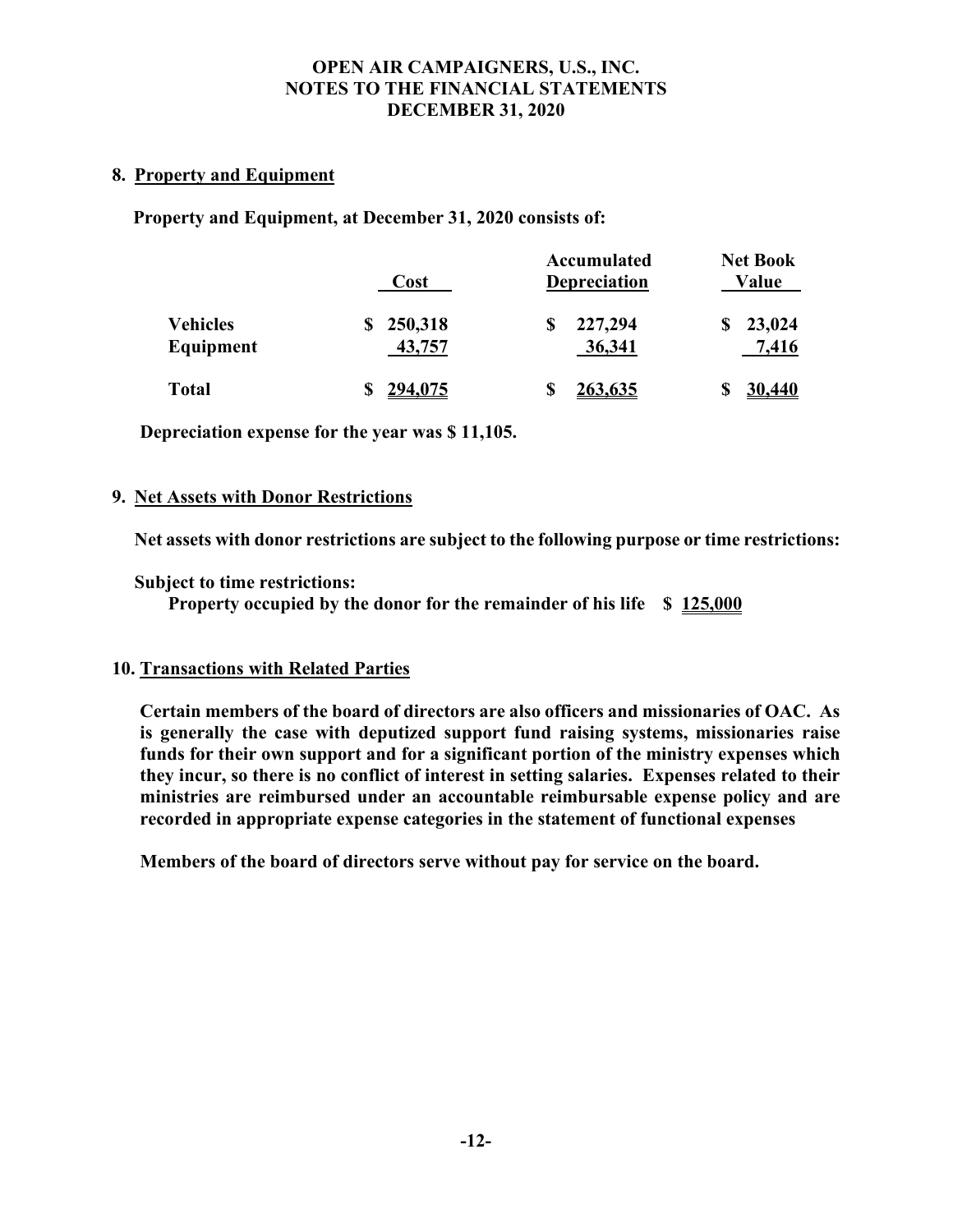# **11. Concentrations**

# *Deposits with Financial Institution***s**

**The Organization maintains its cash balances in financial institutions and occasionally the balances aggregate to amounts which exceed the federally insured limits. Accordingly, those balances would have been at risk of loss in the event of nonperformance by the institutions. The subject financial institutions are banks and management of the Organization does not anticipate any nonperformance.** 

# *Sources of Funding*

**Contributions and grants are received from many individuals, foundations and church organizations throughout the world. During the current fiscal year, five contributors represented approximately 10.1% of total gifts and grants.**

# **12. COVID-19**

**In March 2020, the World Health Organization declared the outbreak of the novel coronavirus (COVID-19) as a pandemic, leading to closures and travel restrictions throughout the world. In response to the pandemic, there have been some shifts in protocol and manner in which the ministry is conducted, but overall operations have continued in a relatively normal fashion. Financial impact on the Organization has been minimal, and day-to-day operations have continued without any major shifts or changes.** 

# **13. Subsequent Events**

# *Evaluation of Subsequent Events*

**Subsequent events have been evaluated through September 23, 2021. This is the date these financial statements were available to be issued.**